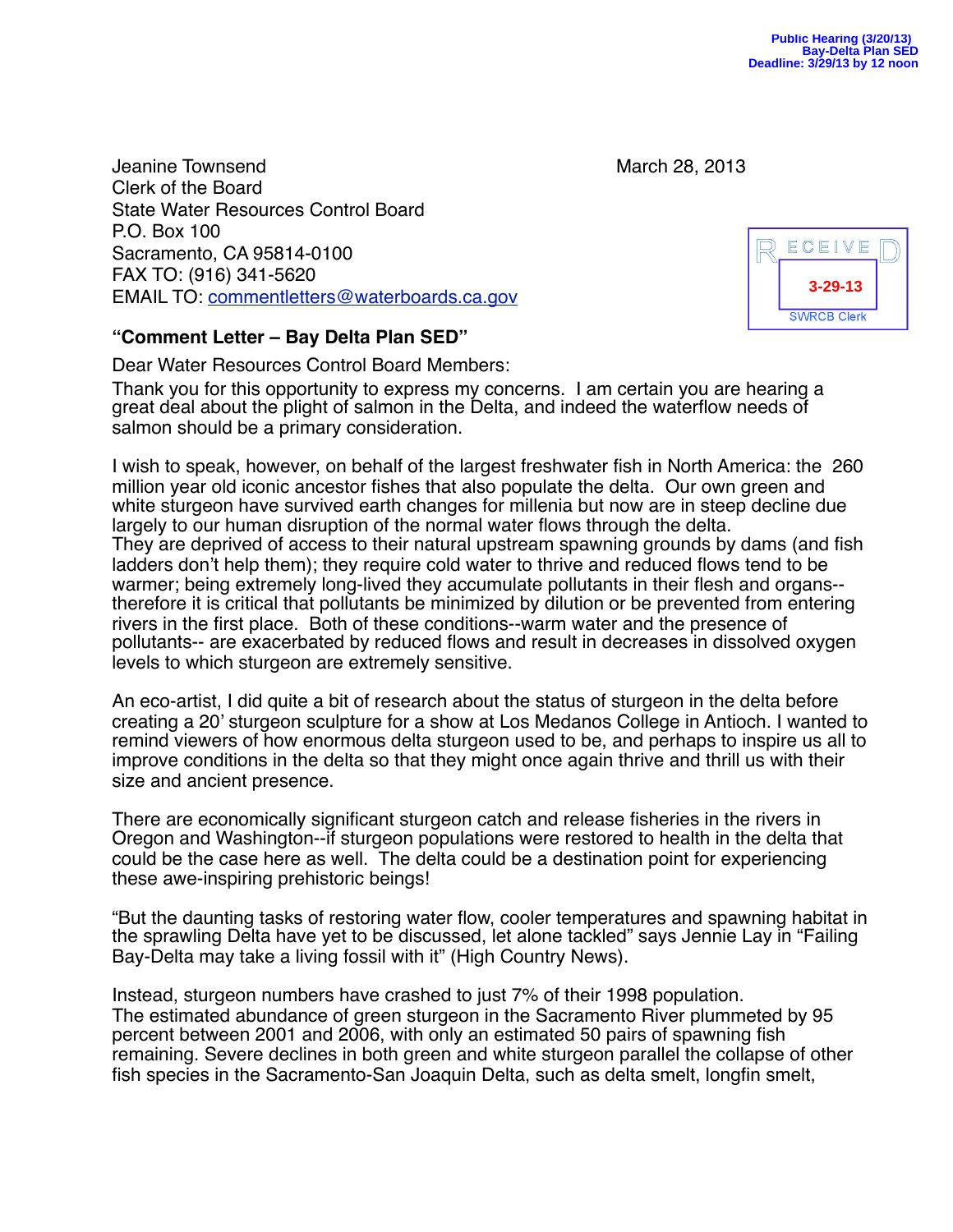Sacramento splittail, threadfin shad, and striped bass, due to the combined effects of Delta water diversions and exports, pesticides and pollution, and introduced species.

Scientists are scrambling to try to understand the reproductive cycle of sturgeon before it is too late. What they do know is that sturgeon begin migrating in streams during winter, with large peak flows triggering the spawning between February and early June. The optimal water temperature for spawning falls in the range of 8-19°C. Fish biologists believe the white sturgeon pick deep swiftwater areas to spawn such as riffles or pools with rock and gravel substrate. The "fry" are have very specific requirements about the degree of salinity in the water at various age markers.

In my artist's statement I attempted to describe how dire their situation is:

"The Delta isn't in good shape. The system is collapsing," says Melissa Neuman, recovery coordinator for NOAA Fisheries.

Like other native fish that migrate through the Delta, sturgeon have suffered from habitat loss and degradation, exclusion from spawning areas, reduced freshwater flows due to dams, water diversions and exports, and depressed populations of prey fish.

Because of their long life span and eating habits white sturgeon tend to concentrate in their flesh the industrial pollutants and chemicals washing off farm, forest, urban and agricultural lands. They feed on any sort of organic matter found while scavenging including raw sewage, paper mill wastes, plants sprayed by pesticides, and invasive clams that have already concentrated selenium. The bioaccumulation of toxins like PCB's, selenium, mercury, dioxins and other contaminants then inhibit sturgeon growth and decrease egg and larval survival.

Sturgeon are also highly vulnerable to low dissolved oxygen levels caused by "eutrophication" (when high levels of pollutants like nitrogen and phosphorus cause algal blooms that leach oxygen from the water.) Like dams, these invisible "hypoxic zones" become a deadly blockade for spawning sturgeon and other fish. Global warming exacerbates this as warmer waters hold less oxygen.

## **Low river flows impede fish passage, concentrate pollutants, raise water temperatures, decrease dissolved oxygen, and eliminate migratory clues.**

According to Tina Swanson, executive director and chief scientist with the Bay Institute, reductions in freshwater flow harm the overall health of the estuary and watershed ecosystems and have degraded its ability to support its valuable fisheries and wonderful fish like white sturgeon.

So what difference would it make if sturgeon disappeared altogether from the Delta? According to Kueltz, "They are one of those key species that contribute to ecosystem health in the Delta water system". One ecosystem service they provide is their control of populations of invasive overbite clams that would otherwise consume all the plankton that is needed to feed native species.

Another critical service they render may be to help protect the dissolved oxygen level of the entire Delta ecosystem. John McCosker at the Academy of Sciences explains: The Delta is